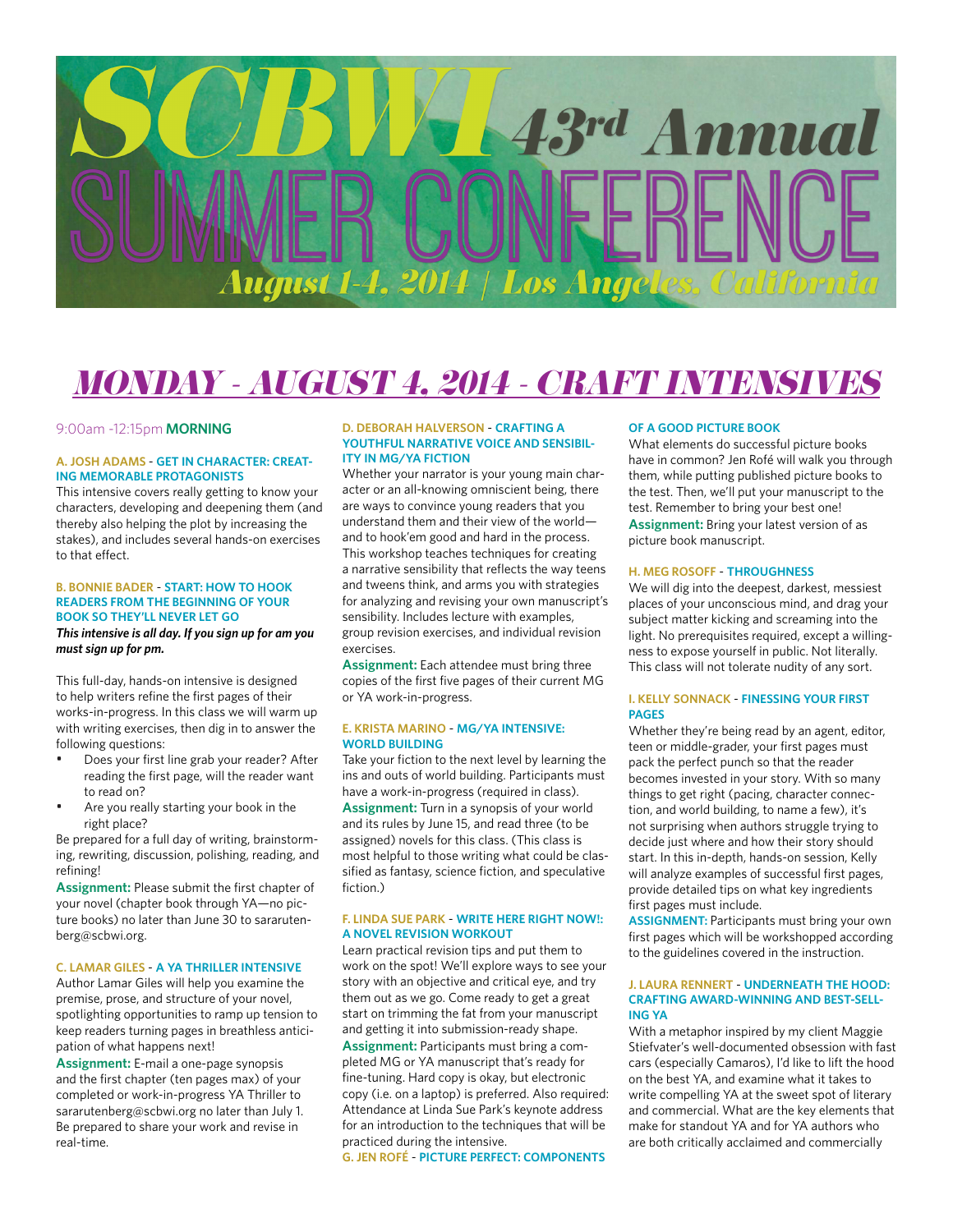## *MONDAY - AUGUST 4, 2014 - CRAFT INTENSIVES*

successful? Prerequisites for this class are a YA work-in-progress.

**Assignment:** Please bring your pitch, the first ten pages of your novel, and please write two paragraphs on a significant shortcoming you see in the work-in-progress or on a significant problem you are having as you write. If possible, try to bring a small section of the MS (ten page max) that exemplifies this problem.

#### **K. ANDREA WELCH** - **TEN ESSENTIAL PICTURE BOOK ELEMENTS—HOW DOES YOUR MANU-SCRIPT MEASURE UP?**

One of our industry's most proficient picture book editors reviews the essential qualities of the best picture books. This highly-interactive intensive explores ten key elements editors are looking for in books for young children, including voice, pacing, narrative tension, and emotional content—with lots of real-life examples of each. Participants will come away with a clear sense of what makes a project irresistible to an editor. **Assignment:** Bring a picture book manuscript you are working on.

#### **L. ALEXANDRA PENFOLD/ERIN MURPHY** - **SPEED PITCHING**

Is your work saleable? Do you have a sufficient hook? Can you describe it succinctly and entertainingly enough to interest a publisher, an editor, or even a reader? In this small group, practical workshop, you'll have the opportunity to pitch your work to two accomplished agents working in our field. They'll give you an on the spot reaction with tips to improve your pitch and by extension, the interest in your work. Don't miss this opportunity to get a direct response and evaluation on your elevator pitch.

**Assignment:** Attendees should come prepared to pitch a current piece of work that they are hoping to sell or bring to market. Pitches should last between three and five minutes maximum.

#### **M. LINDA PRATT/SARAH DAVIES** - **SPEED PITCHING**

Is your work saleable? Do you have a sufficient hook? Can you describe it succinctly and entertainingly enough to interest a publisher, an editor, or even a reader? In this small group practical workshop, you'll have the opportunity to pitch your work to two accomplished agents working in our field. They'll give you an on the spot reaction with tips to improve your pitch and by extension, the interest in your work. Don't miss this opportunity to get a direct response and evaluation on your elevator pitch.

**Assignment:** Attendees should come prepared to pitch a current piece of work that they are hoping to sell or bring to market. Pitches should last between three and five minutes maximum.

12:15PM - 1:45PM **LUNCH** - On your own

#### 2:00pm - 5:15pm **AFTERNOON**

#### **A. BRUCE COVILLE** - **THE LIGHT FANTASTIC**

The session will begin with an "annotated storytelling" of the first two chapters of The Monster's Ring, examining in detail the tricks and techniques being used. Then we'll examine ten specific tips for writing compelling fantasies. **Assignment:** Please come prepared with two pages to be read aloud (they do not have to be first pages) and two questions pertaining to your own work.

#### **B. BONNIE BADER** - **START: HOW TO HOOK READERS FROM THE BEGINNING OF YOUR BOOK SO THEY'LL NEVER LET GO**

#### *This intensive is all day. If you sign up for am you must sign up for pm.*

This full-day, hands-on intensive is designed to help writers refine the first pages of their works-in-progress. In this class we will warm up with writing exercises, then dig in to answer the following questions:

- Does your first line grab your reader? After reading the first page, will the reader want to read on?
- Are you really starting your book in the right place?

Be prepared for a full day of writing, brainstorming, rewriting, discussion, polishing, reading, and refining!

**Assignment:** Please submit the first chapter of your novel (chapter book through YA—no picture books) no later than June 30 to sararutenberg@scbwi.org.

#### **C. SARAH DAVIES** - **WHAT IT TAKES**

The publishing industry can seem impenetrable. This is an inside, interactive look at how to write great, standout fiction and break into the marketplace. What it takes in concept, craft and industry knowledge, plus insights into agents' decision-making and processes, client relationships, query-writing, how deals are done, and tips on surviving the publishing rollercoaster and building a career.

#### **D. EMMA DRYDEN** - **ROBUST REVISION**

In this session, we will explore a variety of revision techniques and tools to help authors see their work with fresh eyes and new perspectives. The intensive will be supplemented by several writing exercises and useful handouts. **Assignment:** This intensive is for authors who have completed at least one entire draft of at least one manuscript. Authors should have their complete manuscript accessible during the session on a laptop or device (or hard copy, if necessary). While much of the focus will be on revision of longer manuscripts, picture book authors will benefit from a lot of the techniques and tools being discussed, *so this session is open to all authors of picture books, MG, and YA.*

#### **E. ALLYN JOHNSTON/MARLA FRAZEE** - **IT'S ALL ABOUT THE DUMMY, DUMMIES!**

Beach Lane Books publisher Allyn Johnston and two-time Caldecott Honor medalist Marla Frazee will co-teach this hands-on workshop for writers on picture book pacing.

**Assignment:** Bring your favorite published picture book, a picture book manuscript, at least eight sheets of blank 8 ½ x 11 paper, scissors, and a glue stick.

#### **F. WENDY LOGGIA** - **CONSTRUCTING THE YA NOVEL**

Voice, character, pacing, and dialogue—a great novel needs it all. This intensive will walk you through these elements with the goal of strengthening your prose and turning writers into authors.

**Assignment:** Participants must have completed and bring with them a MG or YA manuscript. Also, prior to the conference, participants will write flap copy for their book, and e-mail the copy along with the first thirty pages to wloggia@randomhouse.com by July 15 so we can hit the ground running.

#### **G. KRISTA MARINO** - **YA INTENSIVE: SHOW IT, DON'T TELL IT—MAKING YOUR VOICE STRONGER**

Learn what it means when a critique partner, editor, or agent tells you to "show it, don't tell it," and how to write yourself out of this common blunder. Come prepared to revise a section of your work. Attendees must have at least a partial manuscript written and have it with them in class.

**Assignment:** Read three (to be assigned) novels before class time.

### **H. JEN ROFÉ** - **THE "SO WHAT?" FACTOR**

When reading manuscripts, Jen Rofé asks herself, "So What? Why should I care about these characters and their journeys?" In this session, we will discuss the components of the "So What?" factor, and we will examine the plots of successful books to uncover how the authors made us care. Finally, we will explore whether or not your manuscript has a good "So What?" factor.

**Assignment:** Bring a summary of your MG or YA.

#### **I. JILL SANTOPOLO** - **FROM BEGINNING TO END: TIPS ON PLOTTING YOUR PLOT**

There are tons of ways to look at plot and tons of ways to plot a story. We'll look at as many as possible so you can add an arsenal of plotting tools to your writer's toolbox.

**Assignment:** A one-page synopsis of the story you're currently working on or are about to start working on.